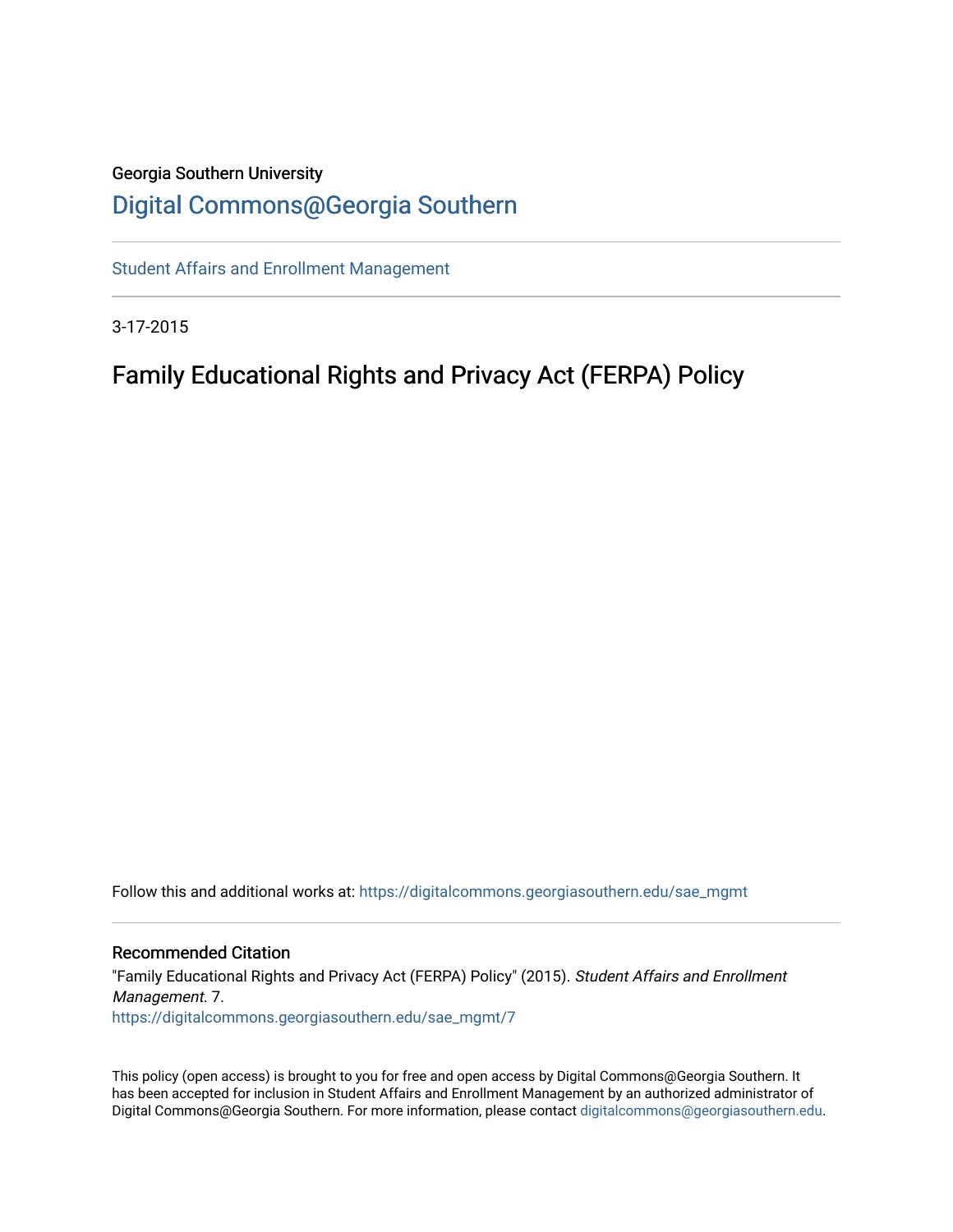

#### **FAMILY EDUCATIONAL RIGHTS AND PRIVACY ACT POLICY**

Area: Enrollment Management Number: N/A Applies to: Campus Community Community Community Community Community Community Community Community Community Community Community Community Community Community Community Community Community Community Community Community Com Sources: 20 U.S.C. § 1232g; 34 CFR Part 99 Revised: September 9. 2021

Reviewed:

Policy Owner: Registrar Page(s): 4

#### **I. Purpose**

This institution is covered by the Family Educational Rights and Privacy Act of 1974 (FERPA) which is designed to protect the student's rights with regard to educational records maintained by the institution. The intent of this legislation is to protect the rights of students and to ensure the privacy and accuracy of education records. The Act applies to all institutions that are the recipients of federal aid administered by the Secretary of Education. Additional details regarding FERPA can be found at: <http://www.ed.gov/policy/gen/guid/fpco/ferpa/index.html>

#### II. **Policy Statement**

#### **STUDENT RIGHT OF ACCESS TO RECORDS**

Any student, regardless of age, who is or has been in attendance at Georgia Southern University, has the right to inspect and review their "Education Record" within a reasonable period of time after requesting to do so (not to exceed 45 days). However, the student shall not have access to:

1. Financial records of parents.

2. Confidential letters or recommendation concerning admissions placed in the record prior to January 1, 1975.

3. Letters of recommendation concerning admission, application for employment or honors for which the student has signed a waiver.

4. Transcripts received from other institutions. Students may inspect transcripts from other institutions but may not obtain copies of these records. Students may request personal copies of these records from the institutions that issued them.

5. Treatment records.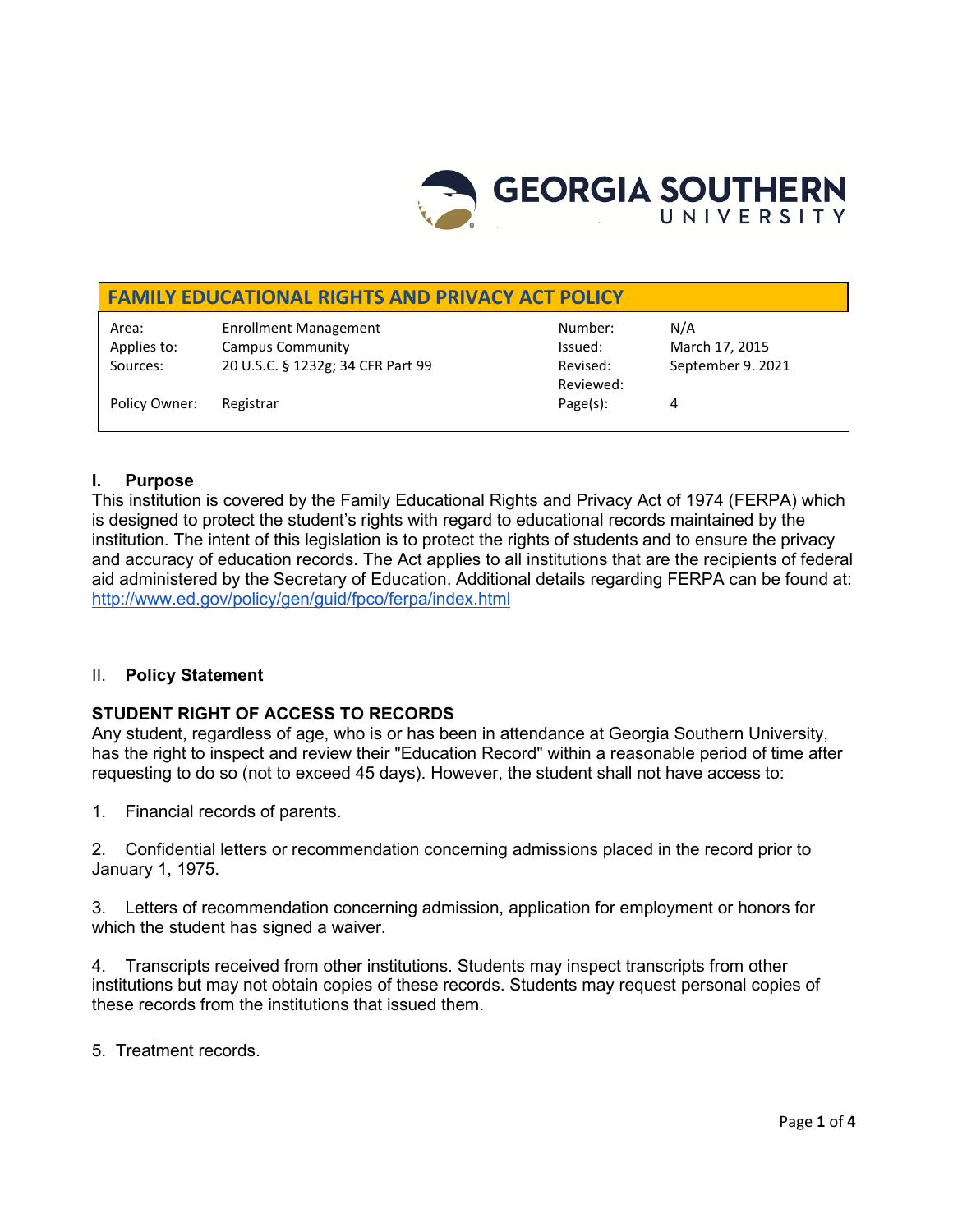6. Title IX investigation information, except the outcome and any resulting sanctions may be provided to the complainant/victim.

7. Records that are kept in the sole possession of the maker of the record and are not accessible or revealed to any other person except a temporary substitute for the maker of the record.

Any student desiring to inspect their "Education Record" should consult the registrar, dean, head of the academic department, or other appropriate official designated as responsible for that part of his record to be inspected. Under this Act, a student has the following rights:

1. The right to inspect and review education records maintained by this institution that pertain to the student,

2. The right to challenge the content of records on the grounds that they are inaccurate, misleading or a violation of privacy or other rights; and

3. The right to control disclosures from the education records with certain exceptions. <http://www.ed.gov/policy/gen/guid/fpco/ferpa/index.html>

4. The right to file a complaint with the U.S. Department of Education concerning alleged failures by the institution to comply with the requirements of FERPA. The name and address of the office that administers FERPA are: Family Policy Compliance Office U.S. Department of Education 400 Maryland Avenue, SW Washington, DC 20202

#### **III. Definitions**

Legitimate Educational Interest - shall be determined on a case-by-case basis. The information requested must be necessary for the requestor to perform appropriate tasks specific to their job performance. The information must be relevant to accomplishment of a specific task or to make a determination about the student. [https://nces.ed.gov/pubs2004/privacy/section\\_4b.asp](https://nces.ed.gov/pubs2004/privacy/section_4b.asp)

Education Record - those records that are: (1) directly related to a student; and (2) maintained by an educational agency or institution, or by a party acting for the agency or institution.

Student – any individual who attends or has attended the University. For purposes of FERPA, Georgia Southern University considers an enrolled student to be "in attendance" when the student begins attending class. Note: the definition of "student" set forth is only for use in connection with this guidance. For the official University definition of "student", please refer to the Georgia Southern University Student Code of Conduct.

#### **IV. Exclusions**

In accordance with federal law, a university may exempt certain student information, called "Directory Information," from the confidentiality provisions of FERPA. Georgia Southern has defined directory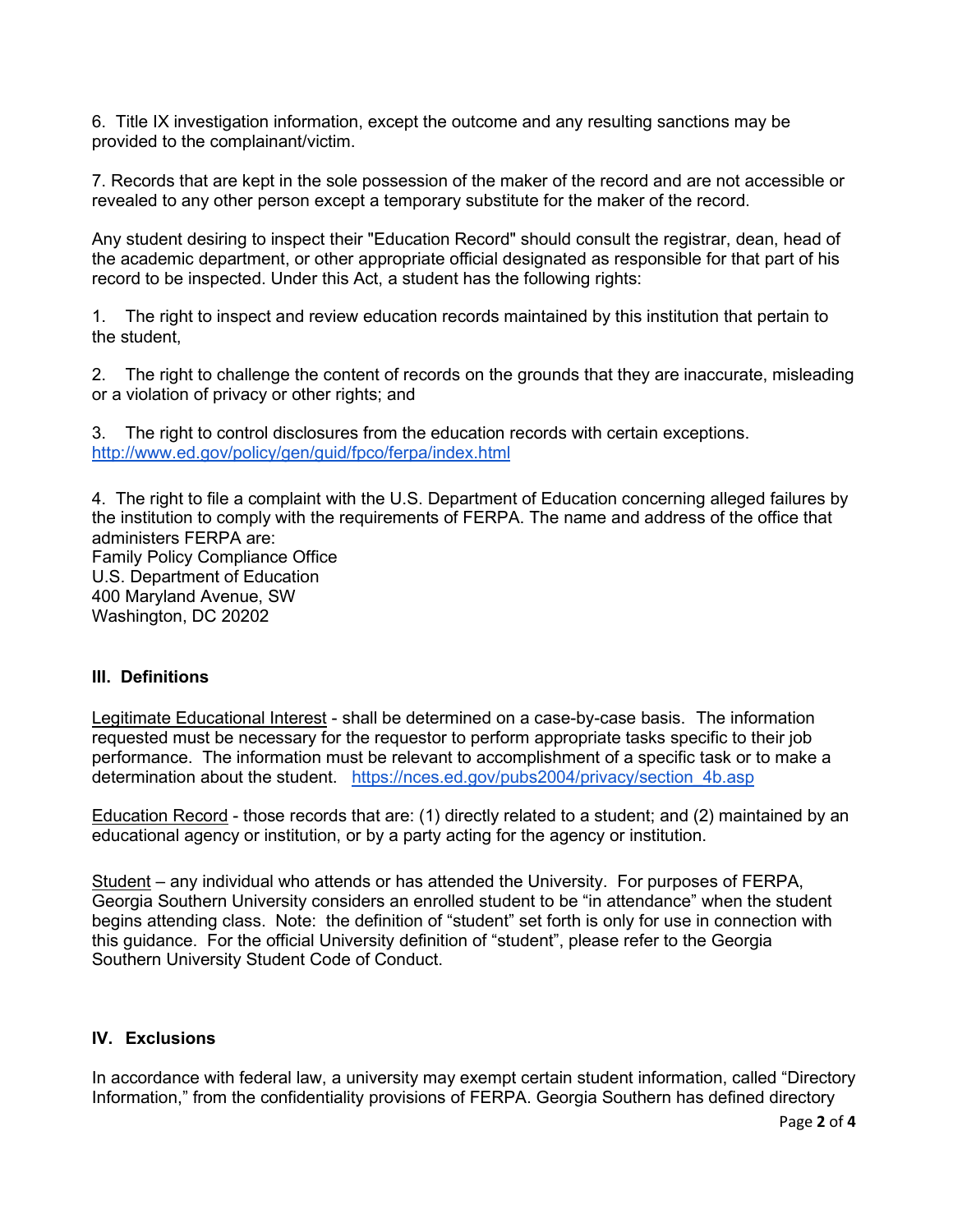information to include the student's name, enrollment status and enrolled hours, post office box, local telephone number, classification (freshman, sophomore, junior, senior, or graduate student), major, participation in activities, weight and height and photograph of members of athletic teams, dates of attendance, degrees and awards received, thesis/dissertation title and faculty mentor, and most recent educational institution attended. This information is considered public information and will be released to those requesting such information unless the student has specifically requested that the information in this category be restricted. Students who wish to prohibit the release of Directory Information may present a written request to the Registrar and such information will not be released. However, requests that directory information be withheld from a written publication must be received in sufficient time to prevent delay in processing that publication.

The University will also release additional specific information as required by the "Solomon Amendment" (10 U.S.C. sec. 983) when requested by appropriate agencies. Additional information provided under this federal law includes permanent home address, permanent home telephone and date of birth.

#### **RELEASE OF INFORMATION IN EDUCATION RECORD WITHOUT CONSENT**

Release of personally identifiable student information will not be allowed without the written consent of the student except as follows:

1. Georgia Southern University personnel, where such persons have a legitimate educational interest and demonstrate a need to know to the official responsible for the record.

2. Officials of other agencies or institutions that have requested the records and in which the student seeks or intends to enroll or is already enrolled so long as the disclosure is for purposes related to the student's enrollment or transfer

3. Representatives of Federal Agencies authorized by law to have access to education records, and state education authorities.

4. Appropriate persons in connection with a student's application for receipt of financial aid.

5. State and local officials to whom information must be released pursuant to a state statute adopted prior to November 19, 1974.

6. Organizations conducting studies for the institution.

7. Accrediting organizations.

8. Parents of a dependent student, as determined by the Internal Revenue Code of 1954, as amended.

9. Necessary persons in emergency situations to protect health and safety.

10. Persons designated in subpoenas or court orders. (Records will be released in compliance with a judicial order or lawfully issued subpoena. However, every reasonable effort will be made to notify the student in advance of the compliance).